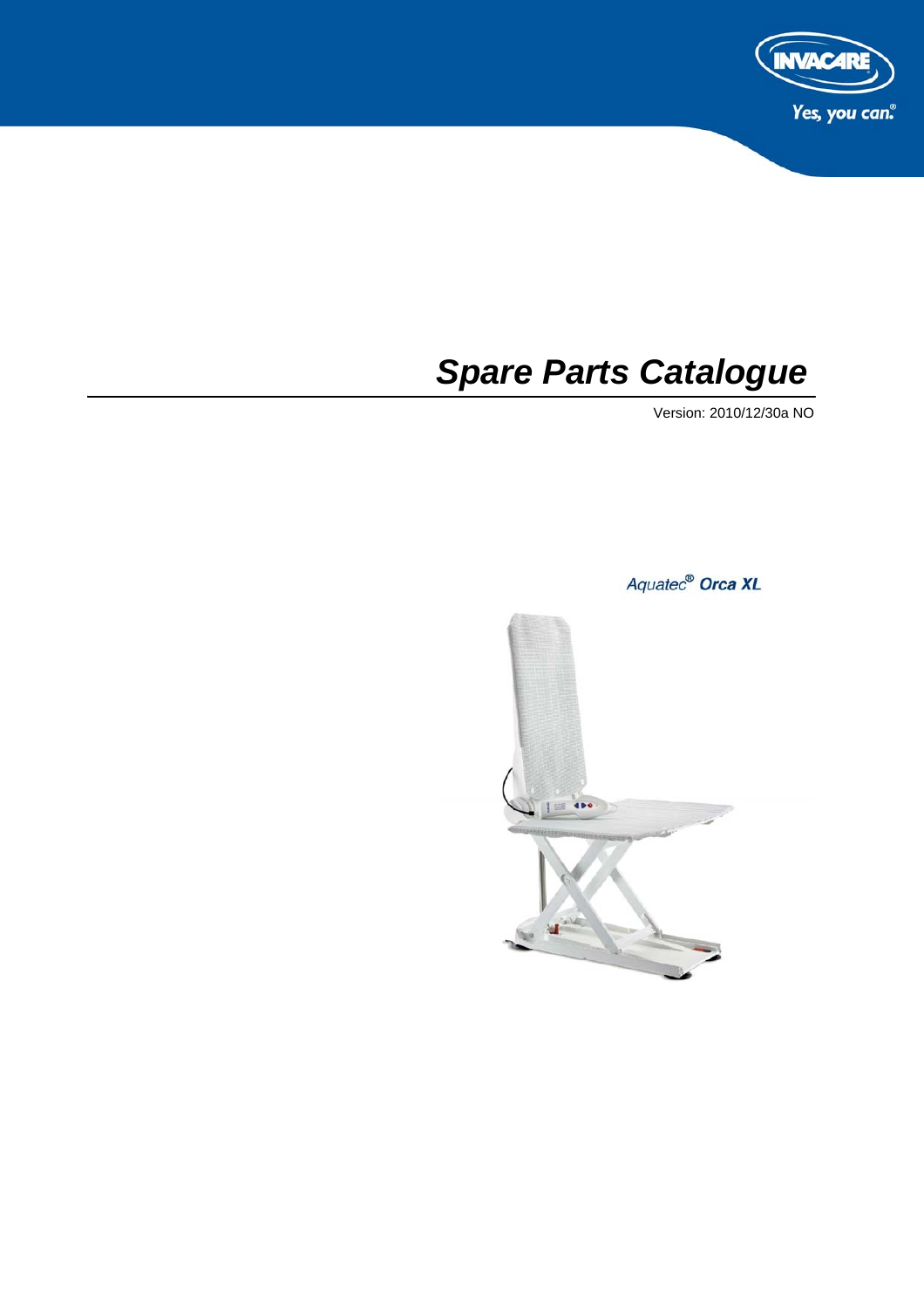

## **General Information**

For any order of spare parts the following information is required:

- Product type
- Product name & model
- Serial Number
- Part-Number
- Part-Description

Exploded view drawings and code numbers are not contractual and subject to modification, in relation to Invacare® continous product improvement policy to meet end users needs.

The reproduction or use of this work, or of any substantial part of this work, in any form or by any electronic, mechanical or other means, including photocopying, scanning and recording, and in any information storage and retrieval system,<br>including electronic transmission, is forbidden without the prior written permission of<br>Invacare® International Sarl.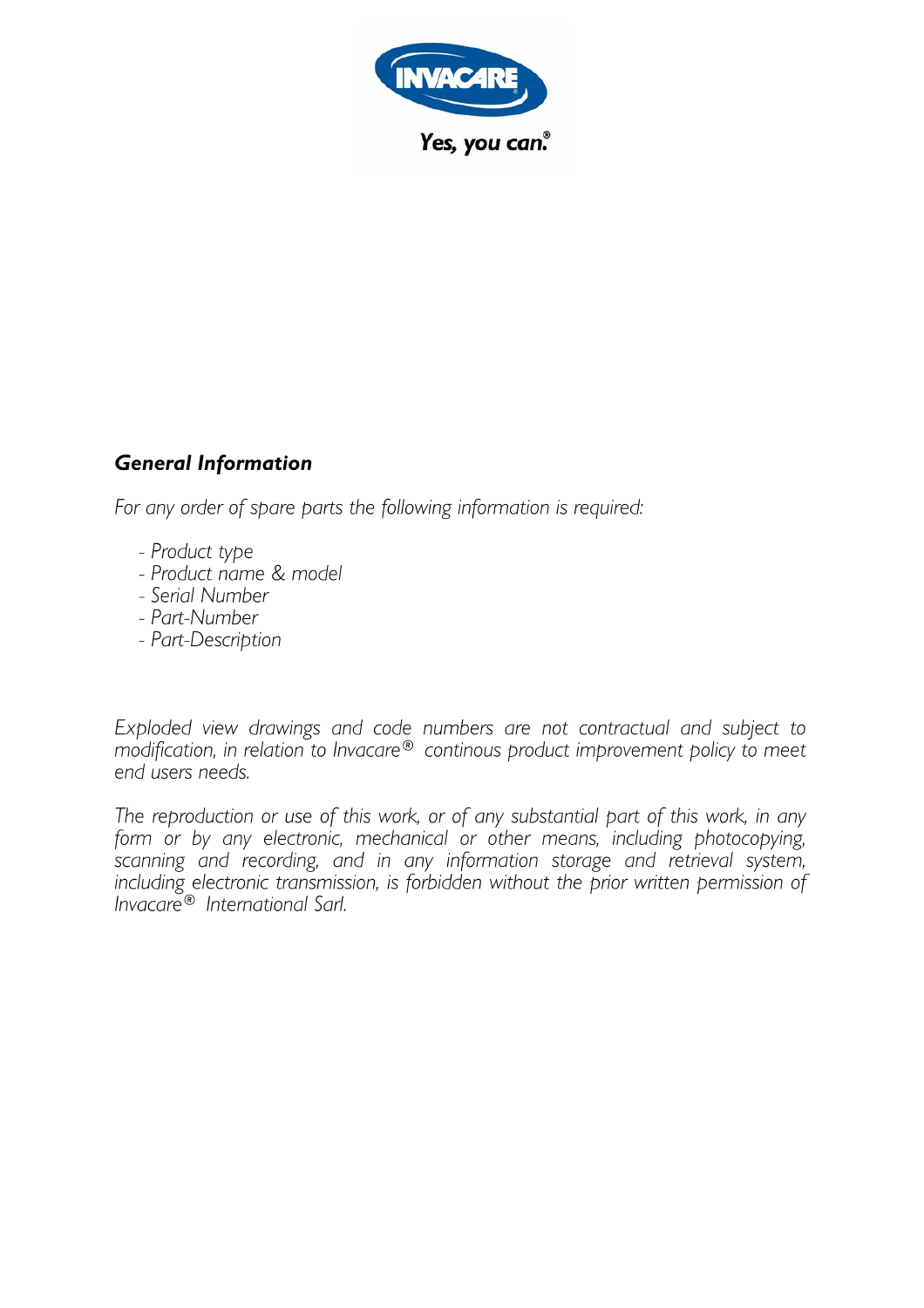

## **TABLE OF CONTENTS**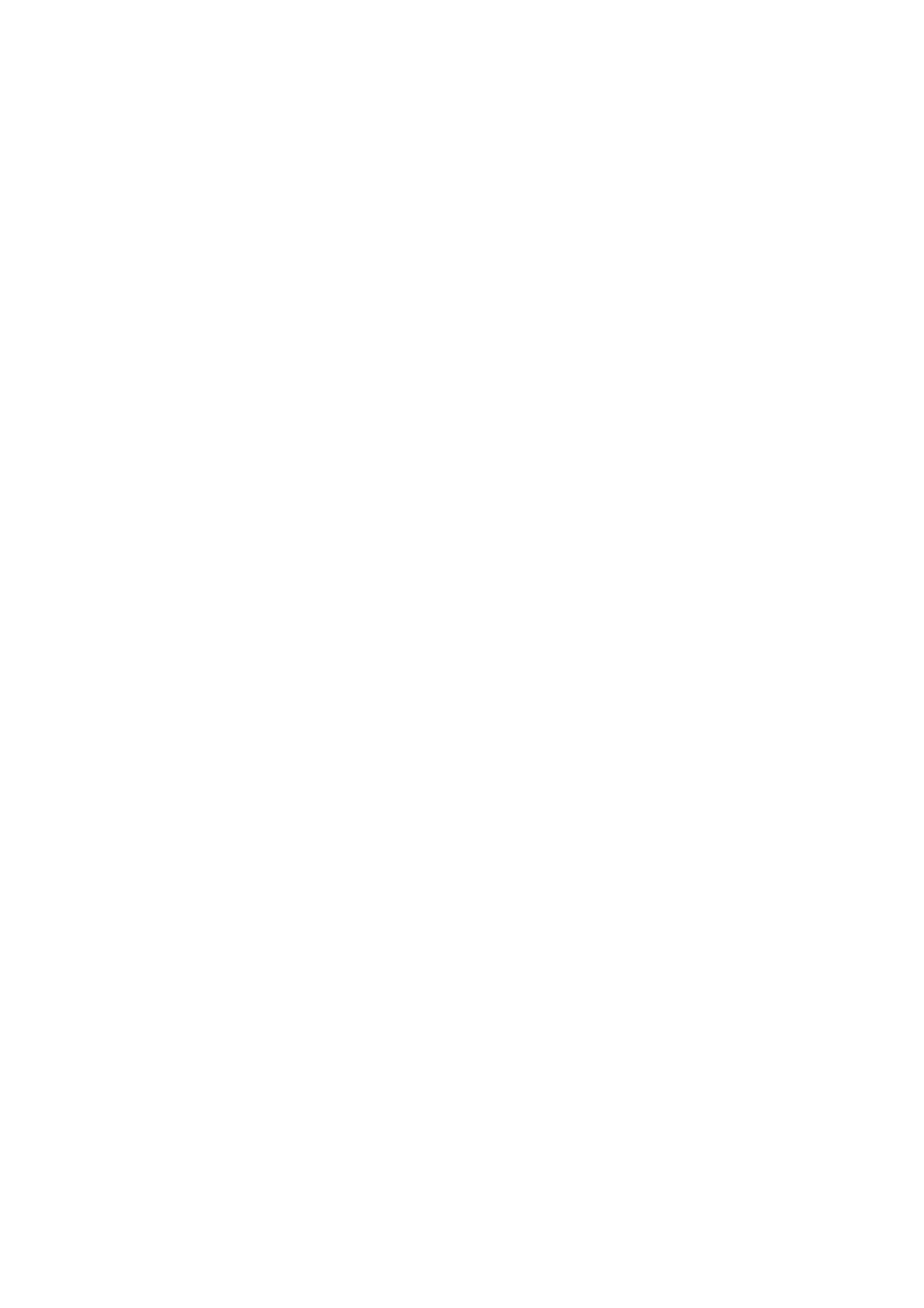

|       | 16451    | (Instruction manual Aquatec Orca, Orca F, Orca XL, german)                                        | 1 |
|-------|----------|---------------------------------------------------------------------------------------------------|---|
|       | 1470706  | (Instruction manual Aquatec Orca, Orca F, Orca XL, 8 languages)                                   |   |
|       | 1471017  | (Refresh kit Aquatec Orca - cover set, white)                                                     |   |
|       | 15298    | (Conversion kit height adapters Aquatec Fortuna / Beluga / Elan / Orca /<br>Orca F / Orca XL)     |   |
|       | 1470576  | <b>RYGGTREKK HVIT ORCA</b>                                                                        | 1 |
|       | 1470767  | DEKKMATTE RYGG OG SETE ORCA KPL BLÅ<br>In Deutschland nicht erhältlich - Not available in Germany | 1 |
| 27    | 1471084  | LADER ORCA BADEHEIS ORCA 2008->                                                                   | 1 |
|       | 16606    | DEKKMATTE SETE ORCA HVIT M KLIPS                                                                  |   |
|       | 1470765  | (Seat cover Aquatec Orca, blue)<br>In Deutschland nicht erhältlich - Not available in Germany     | 1 |
| 2     | 1471054  | (Base plate Orca XL)                                                                              |   |
|       | 16604    | DEKKMATTE RYGG ORCA HVIT M KLIPS                                                                  |   |
|       | 1470766  | (Backrest cover Aquatec Orca, blue)<br>In Deutschland nicht erhältlich - Not available in Germany | 1 |
| $3+4$ | 15353    | (Suction cups for all battery driven bathlifts)                                                   |   |
|       | 16240AQT | (Suction cup 130 mm, grey Aquatec for all battery driven)                                         |   |
| 3     | 15072    | SUGEKOPPER MED UTLØS PAR BELUGA/ELAN/FORTUNA/ORCA                                                 |   |
| 4     | 15071    | SUGEKOPPER PAR BELUGA/ ELAN/FORTUNA/ ORCA                                                         |   |
| 5a    | 1471088  | (Bolt steel Aquatec ORCA XL)<br>Additional 4 pcs of item 1471089 needed                           | 1 |
| 5b    | 1471089  | (Thrust washer for bolt steel scissors AQUATEC ORCA XL)                                           | 1 |
| 6     | 15105    | (Bolt for gliding shoe Aguatec Beluga / Elan / Elan 550 / Orca / Orca F /<br>Orca XL)             | 1 |
| 7     | 15121    | LÅS FOR SUGEKOPP RØD BELUGA/ELAN/FORTUNA/ORCA                                                     |   |
| 8     | 15344    | (Thrust washer for scissors Aquatec Beluga / Elan / Orca / Orca F / Orca<br>XL)                   |   |
| 9     | 15415    | (Flat spring Aquatec Beluga / Orca / Orca F / Orca XL)                                            | 1 |
| 10    | 16446    | (Gliding shoe Aquatec Orca / Orca F / Orca XL)                                                    |   |
| 11    | 16448    | (Bushing latch Aquatec Orca / Orca F / Orca XL)                                                   |   |
|       | 1471063  | (Lifting scissors Orca XL)                                                                        |   |
| 12    | 16449    | (Latch Aquatec Orca / Orca F / Orca XL)                                                           |   |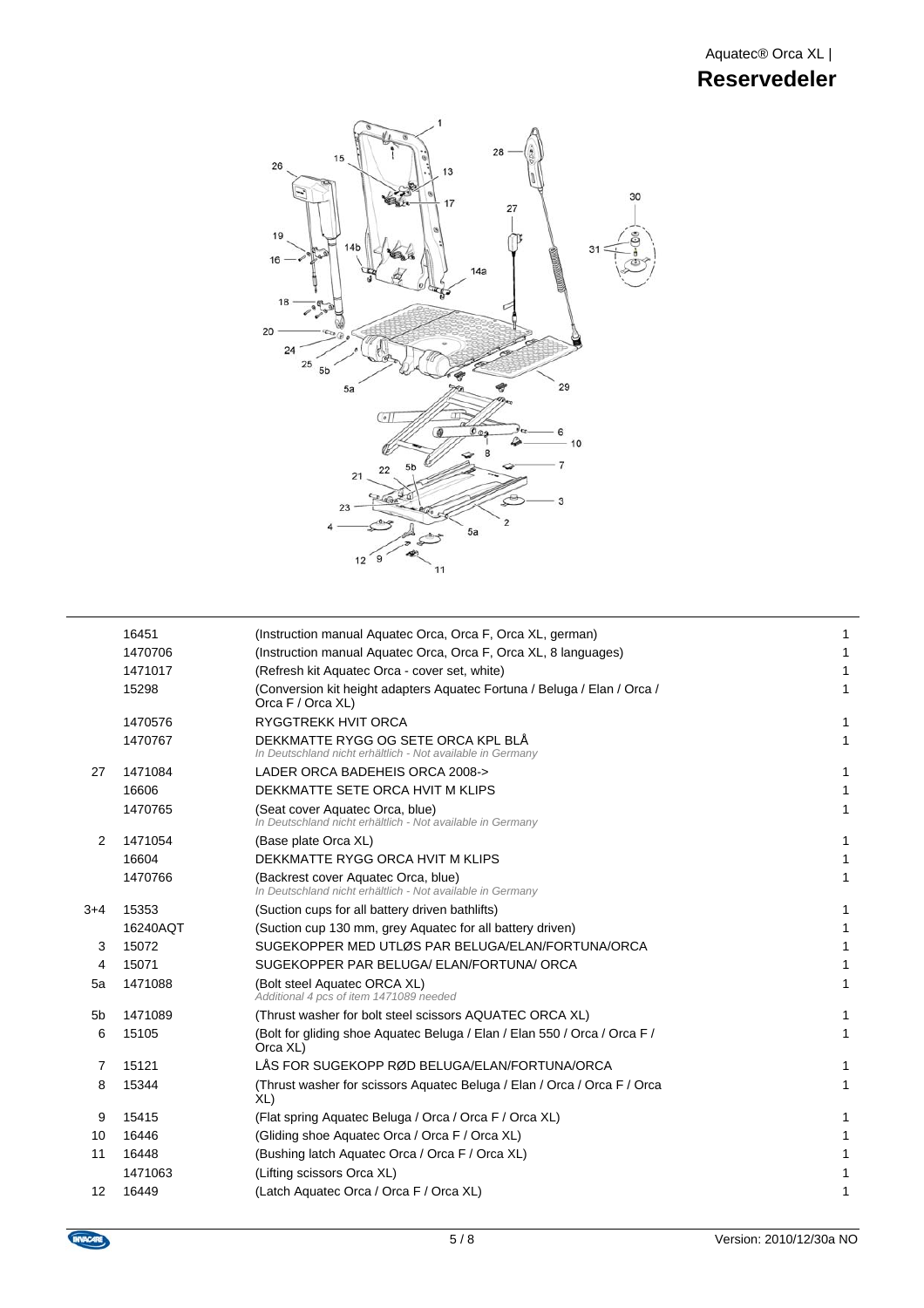## **Reservedeler**

| 13  | 16455   | KONTAKTHOLDER ORCA                                           |  |
|-----|---------|--------------------------------------------------------------|--|
| 14a | 1470579 | (Bolt right Aquatec Orca / Orca XL)                          |  |
| 14b | 1470580 | (Bolt left Aquatec Orca / Orca XL)                           |  |
| 15  | 15348   | (Screws phone jack, 40x22 Aquatec Orca, Orca F, Orca XL)     |  |
| 16  | 16781   | (Lens head screw M5 x 30 Aquatec Orca / Orca F / Orca XL)    |  |
| 17  | 16779   | (Nut for actuator fastening Aquatec Orca / Orca F / Orca XL) |  |
| 18  | 16778   | FESTE FOR AKTUATOR ORCA ORCA F OG ORCA XL                    |  |
| 19  | 16780   | (Washer A2 DIN 9021 Aquatec Orca)                            |  |
| 20  | 16793   | (Axle Aquatec Orca / Orca F / Orca XL)                       |  |
| 21  | 16791   | (Locking left Aquatec Orca / Orca XL)                        |  |
| 22  | 16792   | (Locking right Aquatec Orca / Orca XL)                       |  |
| 23  | 16794   | (Pressure spring for locking Aquatec Orca / Orca XL)         |  |
| 24  | 16450   | (Pulley Aquatec Orca / Orca XL)                              |  |
| 25  | 16456   | (Retaining ring Aquatec Orca / Orca F / Orca XL)             |  |
| 26  | 1471062 | (Actuator Aquatec Orca XL)                                   |  |
| 28  | 1470902 | HÅNDKONTROLL M BATTERI KOMPLETT ORCA                         |  |
| 29  | 15892   | SIDEVINGE M FESTER BELUGA BADEHEIS                           |  |
| 30  | 15170   | ADAPTER FOR HØYDEJUST 2 CM 4 STK. BADELØFTER                 |  |
| 31  | 14694   | ADAPTER HØYDEJUST, 2 CM SETT A4 FORTUNA/ELAN/BEL             |  |
|     | 16440   | (Backrest frame for Aquatec Orca / Orca F / Orca XL)         |  |
|     |         |                                                              |  |

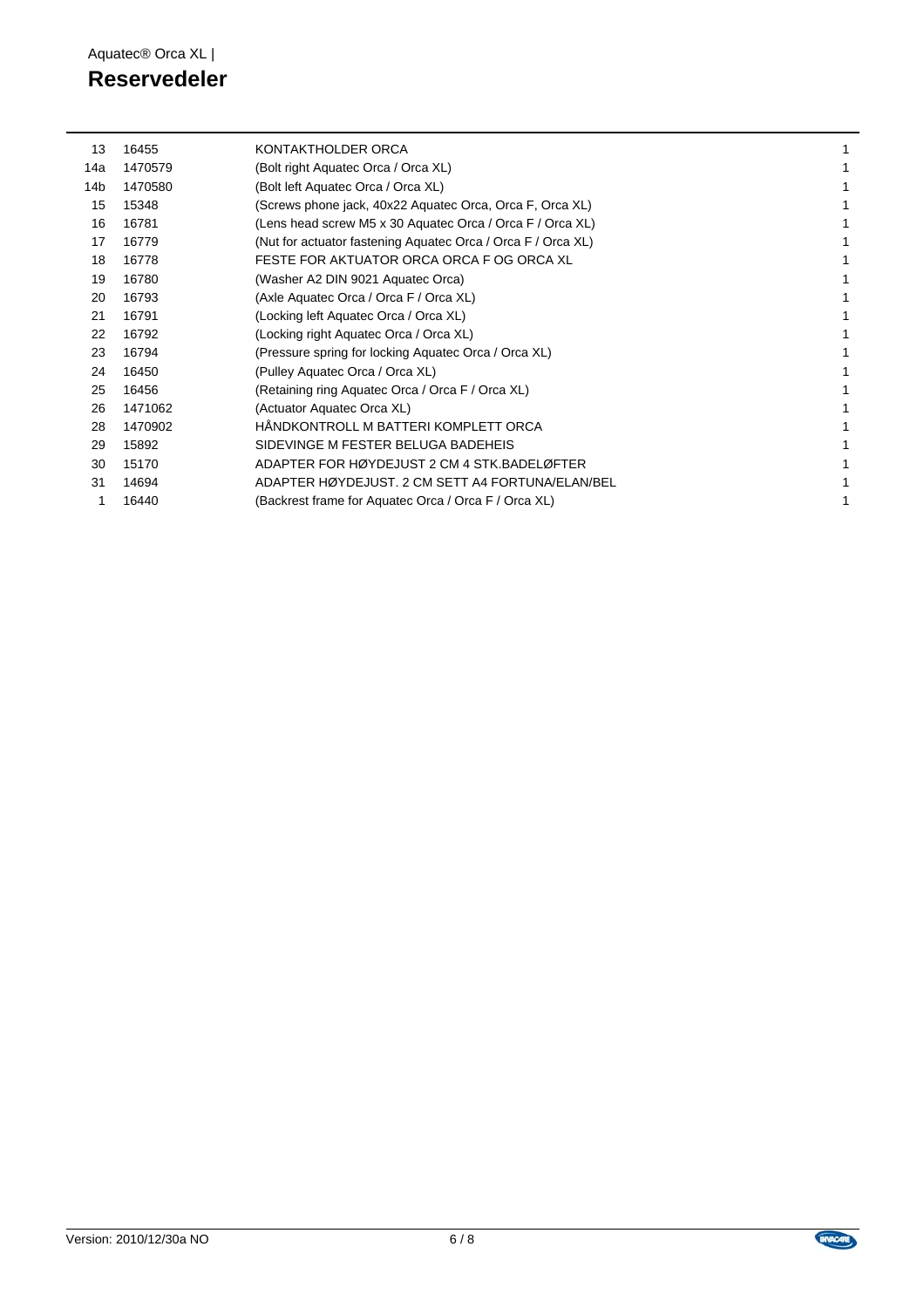

|   | 15461    | HODESTØTTE JUSTERBAR HVI AQUATEC FORTUNA                  |  |
|---|----------|-----------------------------------------------------------|--|
|   | 1471209  | (Chest belt for Aquatec Orca / Orca XL)                   |  |
|   | 1471210  | BEKKENBELTE BELUGA OG ORCA                                |  |
| 3 | 1525932  | (Pommel for Aquatec bathlifters - 7 cm)<br>Replaces 14894 |  |
|   | 15170    | ADAPTER FOR HØYDEJUST 2 CM 4 STK BADELØFTER               |  |
| 3 | 1525933  | ABDUKSJONSKLOSS 12CM MAJOR BLÅ<br>Replaces 14900          |  |
| 4 | 14694    | ADAPTER HØYDEJUST, 2 CM SETT A4 FORTUNA/ELAN/BEL          |  |
| 5 | 15309    | SIDEPLATEAVVISER AQUATEC                                  |  |
| 6 | 14586AOT | BAG FOR TRANSPORT FORTUN OG ELAN -minor                   |  |
|   |          |                                                           |  |